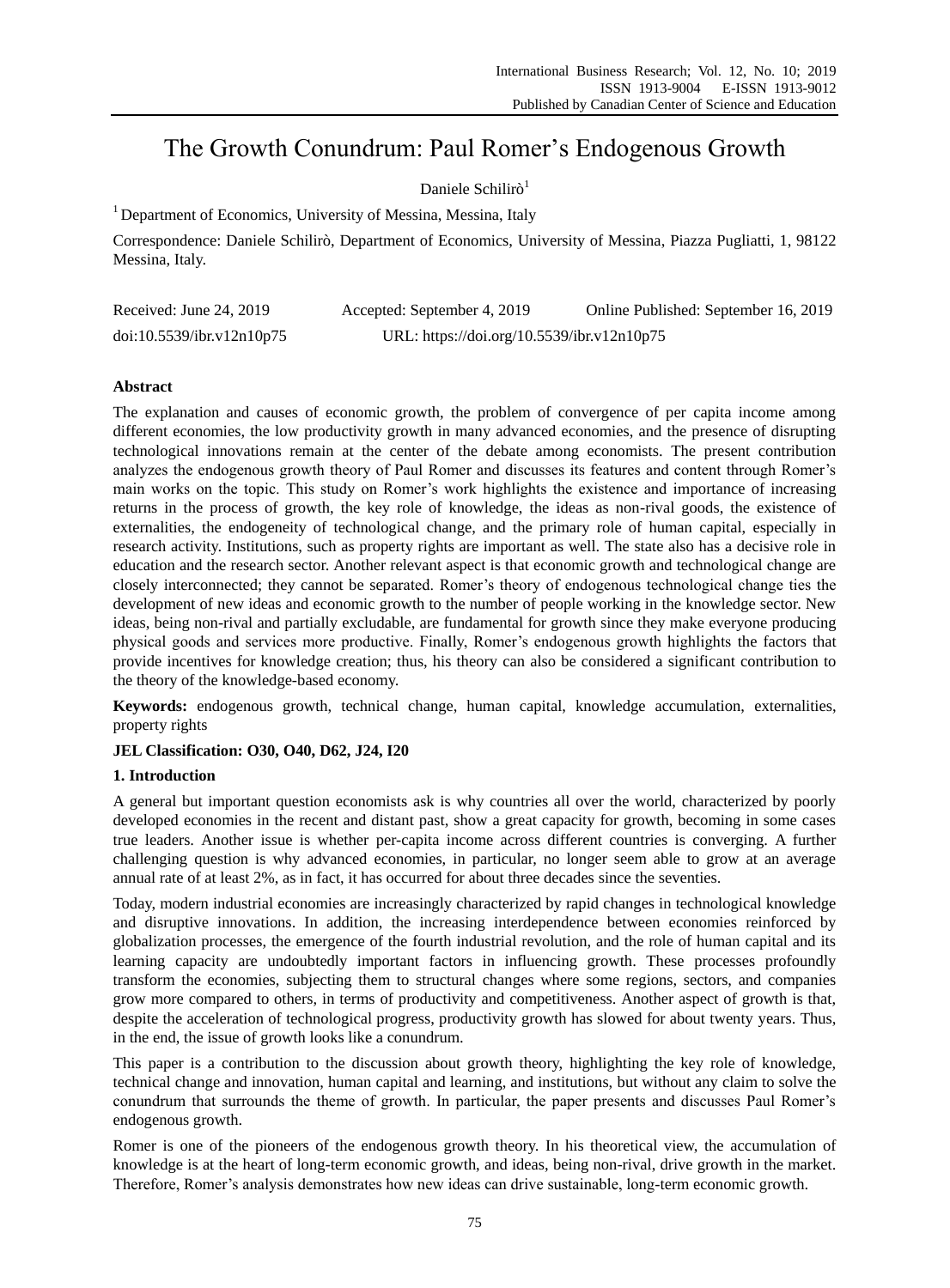The second section briefly explains the methodology followed in this contribution. The third section examines Romer's endogenous theory, followed by a section focusing on his models developed in a competitive market structure with externalities and based on the development of new knowledge. The fifth section analyzes the fundamental model of Romer's endogenous theory that stresses the role of ideas and their non-rivalry feature, the relevance of the research sector and human capital, and the presence of monopolistic competition. Romer and the convergence debate is the topic of the sixth section. The final section discusses Romer's endogenous growth and presents conclusions.

#### **2. Methodology**

This paper represents a theoretical analysis of Romer's contribution on endogenous growth. It is a discussion about his growth theory and the main factors that determine economic growth. Our analysis and discussion remain at the conceptual and theoretical level. The study is based on the literature material provided by Romer on the topic of endogenous growth, but other important papers of economists related to Romer's growth theory are examined. Although theoretical developments on growth theory have been accompanied by a growing number of empirical studies, this contribution does not provide an empirical analysis or any test of hypothesis concerning Romer's theory, or more generally the so-called *new growth theory*. However, we examine the empirical literature concerning Romer's endogenous growth and the discussion on the issue of economic convergence and divergence, characterizing the debate between the neoclassical and the endogenous growth theory.

#### **3. Endogenous Growth Theory and the Relevance of Romer's Contribution.**

The neoclassical growth theory has had as its reference point the growth model of Solow (1956). The main hypotheses of Solow's model are the presence of decreasing marginal returns, an exogenous rate of increase in technical progress, the convergence between economies with the same initial conditions, a long-term growth rate of zero. Different savings rates explain differences in income levels across countries (Schilirò, 2017).

From the 1980s onwards, a new growth theory that endogenizes technological change has been developed. The basic point of this endogenous growth theory is the importance of the role of increasing returns. Actually, Allyn Young (1928) already stressed the importance of increasing returns in economic progress. Thus, for this reason, he can be considered the forerunner of the modern theory of endogenous growth. Later, Nicholas Kaldor, Young's pupil, in his model of growth (Kaldor, 1957) indicates the existence of increasing returns to scale and inserts them into his *technical progress function*. So, increasing returns entered into the debate of growth theory.

Then, a very large group of economists worked on this topic at a theoretical level, such as Romer (1986a, 1990), Lucas (1988), Grossman and Helpman (1991, 1994), Weitzman (1998). (Note 1) While on the empirical side the literature became quite huge (e.g., Barro, 1991; Alwyn Young, 1991; Barro & Sala-i-Martin, 1992; Hall & Jones, 1999; Temple, 1999; Easterly & Levine, 2001; Mankiw, Romer, & Weil, 1992; Quah, 1993; Sala-i-Martin, 2002) and favored by the availability of new data on cross-country performance, mainly discussing the problem of convergence. (Note 2) Other empirical studies such as Helpman and Krugman (1985), Grossman and Helpman (1989, 1990), and Rivera-Batiz and Romer (1991) analyzed the connection between international trade and economic growth. A general consideration from the analysis of empirical literature on growth theory is that findings are contradictory and far from conclusive.

Paul Romer is certainly the leading scholar of the new growth theory that aims to endogenize technological change. In fact, Romer's research led to the modern understanding of economic growth. For his contribution, he was awarded the Nobel Prize in 2018. A key aspect of Romer's contribution was to rejuvenate the theory of growth and relaunch the importance of economic growth at a time when macroeconomics was mainly studying inflation and unemployment (Jones, 2019).

Romer develops models of growth that are essentially based on hypotheses that somehow endogenize technological change. This theoretical choice is founded on empirical evidence, since such models seem to explain growth data better than traditional growth models based on diminishing returns that show falling rates of growth. Romer (1986a) admires the aggregate long-term growth models developed by Ramsey (1928), Cass (1965), and Koopmans (1965) for their simplicity and rigor. (Note 3) This is why he aims to provide an empirically relevant model with increasing returns that possesses these features.

Thus, Romer starts focusing on questions such as "What are the determinants of long-run rate of economic growth in living standards?" A first answer to this question is given in Romer's article (1986a), "Increasing returns and long-run growth," where he emphasizes the ability to generate endogenous growth through new knowledge. Romer (1986a) like Lucas (1988) demonstrate that the long-run rate of growth can be directly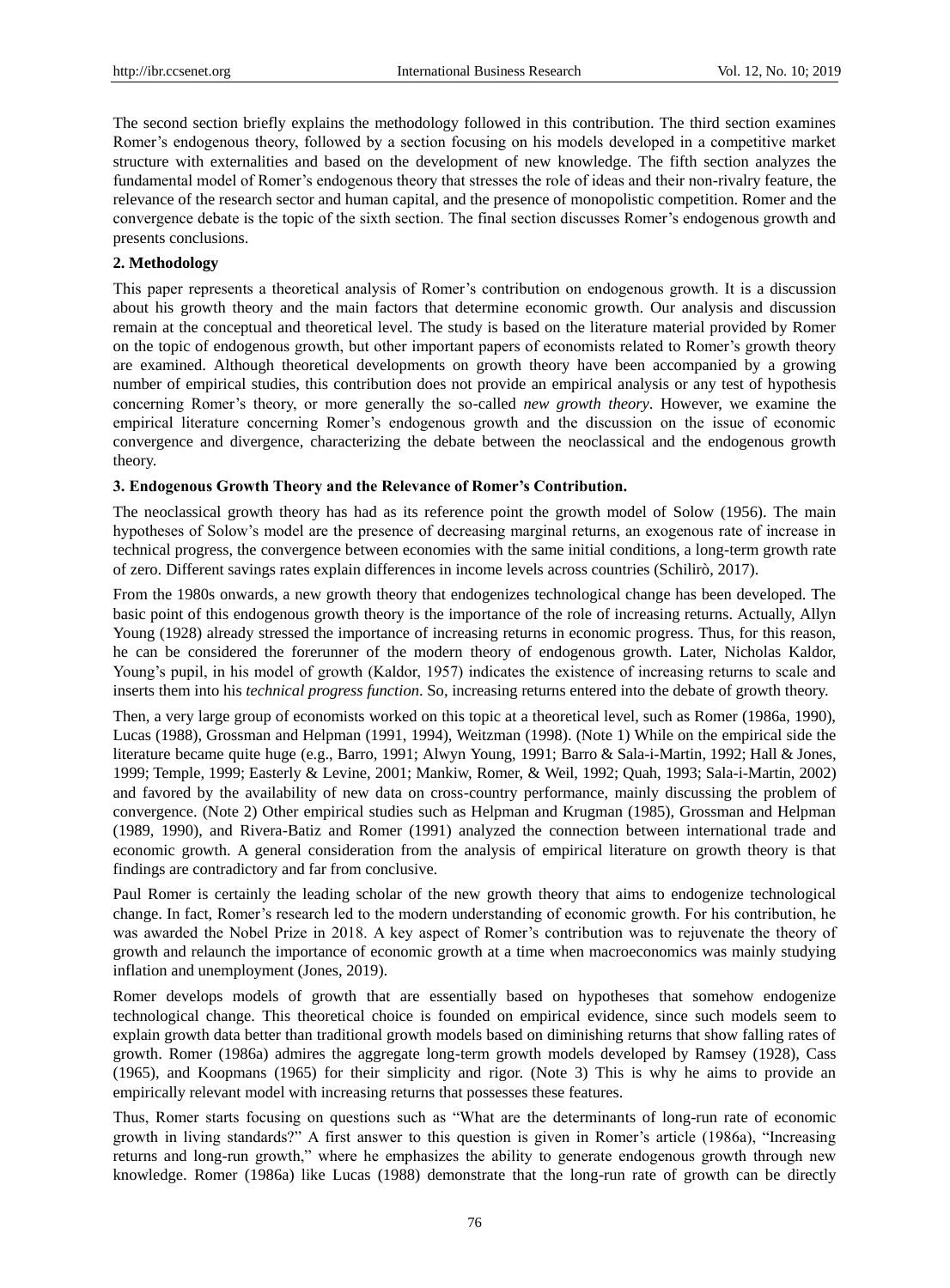explained by agents' decisions, without resorting to some exogenous technological progress. In his view, the new knowledge develops within the economic system and have positive effects in terms of productivity and growth of the product per capita. A qualifying aspect of his theory is that new knowledge is assumed to be an intangible capital good and fundamental input of production that has increasing marginal productivity.

Romer recognizes that there were early attempts to develop a model where increasing returns are the results of specialization, but the loose treatment of specialization undermined these attempts. Romer, however, returned to the topic of specialization in "Growth based on increasing returns due to specialization" (Romer, 1987). In this contribution, Romer brings out an already pre-existing idea in economic thought that the explanation of economic growth should be attributed to increasing returns generated by the division of labor. In fact, Romer (1987) provides a growth model where increasing returns arise because of specialization. This model is based on a multiplicity of intermediate goods, taken as representing the degree of specialization in an economy. Moreover, the model is characterized by expanding product varieties with long-run growth being stable. The rationale of using expanding sets of input is to mitigate diminishing returns.

#### **4. Romer's Models on Increasing Returns, Competitive Equilibrium, Knowledge, and Externalities.**

The original aspect of Romer's theoretical framework (Romer, 1986a) is that knowledge is a new basic form of capital and changes the formulation of the standard aggregate growth model. According to Romer (1986a, p.1004), the assumption of increasing rather than decreasing marginal productivity of the intangible capital good knowledge is the key to the reversal of the standards results about growth. His model represents an equilibrium model of endogenous technological change in which long-run growth is driven primarily by the accumulation of knowledge by forward-looking, profit-maximizing agents (Romer, 1986a, p.1003).

In Romer's view (1986a, p.1003), the production of consumption goods—as a function of the stock of knowledge and other inputs—exhibits increasing returns. In particular, the function of production is assumed to be globally convex when all other inputs are held constant. This function implies the existence of a maximum feasible rate of growth for per-capita output. This depends on the assumption concerning the research technology, that is, the diminishing returns in research will limit the rate of growth of the state variable. (Note 4) Also, in contrast to models in which capital exhibits diminishing marginal productivity, knowledge will grow without bound. At the same time, the diminishing returns in the production of knowledge are required to ensure that consumption and utility do not grow too fast. Furthermore, investment in knowledge involves a natural externality. In fact, "the creation of new knowledge by one firm is assumed to have a positive external effect on the production possibilities of other firms because knowledge cannot be perfectly patented or kept secret" (Romer, 1986a, p.1003). (Note 5) Thus, the presence of externalities is essential for the existence of equilibrium.

These three elements—externalities, increasing returns in the production of output, and decreasing returns in the production of new knowledge—combine to produce a well-specified competitive equilibrium model of growth. According to this competitive equilibrium model, the level of per capita output in different countries need not converge; growth may be persistently slower in less developed countries and may even fail to take place at all (Romer, 1986a, p.1003).

Romer (1986a) is aware that, due to externalities, the equilibrium growth rate of the economy may be lower than is optimal. In this regard, he states:

Despite the presence of increasing returns, a competitive equilibrium with externalities will exist. This equilibrium is not Pareto optimal, but is the outcome of a well-behaved positive model and is capable of explaining historical growth in the absence of government intervention. (p. 1004)

Moreover, Romer recognizes the key role of learning. He identifies Arrow's model of "learning by doing" as an important starting point of dynamic growth models based on increasing returns. However, Romer's model departs from Arrow's by assuming that knowledge is a capital good with an increasing marginal product.

Before explaining his theoretical models, Romer analyzes the data of per capita GDP to support evidence in favor or against traditional models based on diminishing returns. Although Romer recognizes the difficulty in correctly measuring all the inputs to production, especially for intangible capital inputs such as knowledge, he states, "there is no basis in the data for excluding the possibility that aggregate production functions are best described as exhibiting increasing returns‖ (Romer, 1986a, p. 1013). Without a doubt, this contribution represents one of the first attempts to explain divergent growth patterns in different countries based on the accumulation of knowledge, also taking into account the spillover effects.

In Romer (1986a), there are two models. The first is a greatly simplified version of his increasing returns growth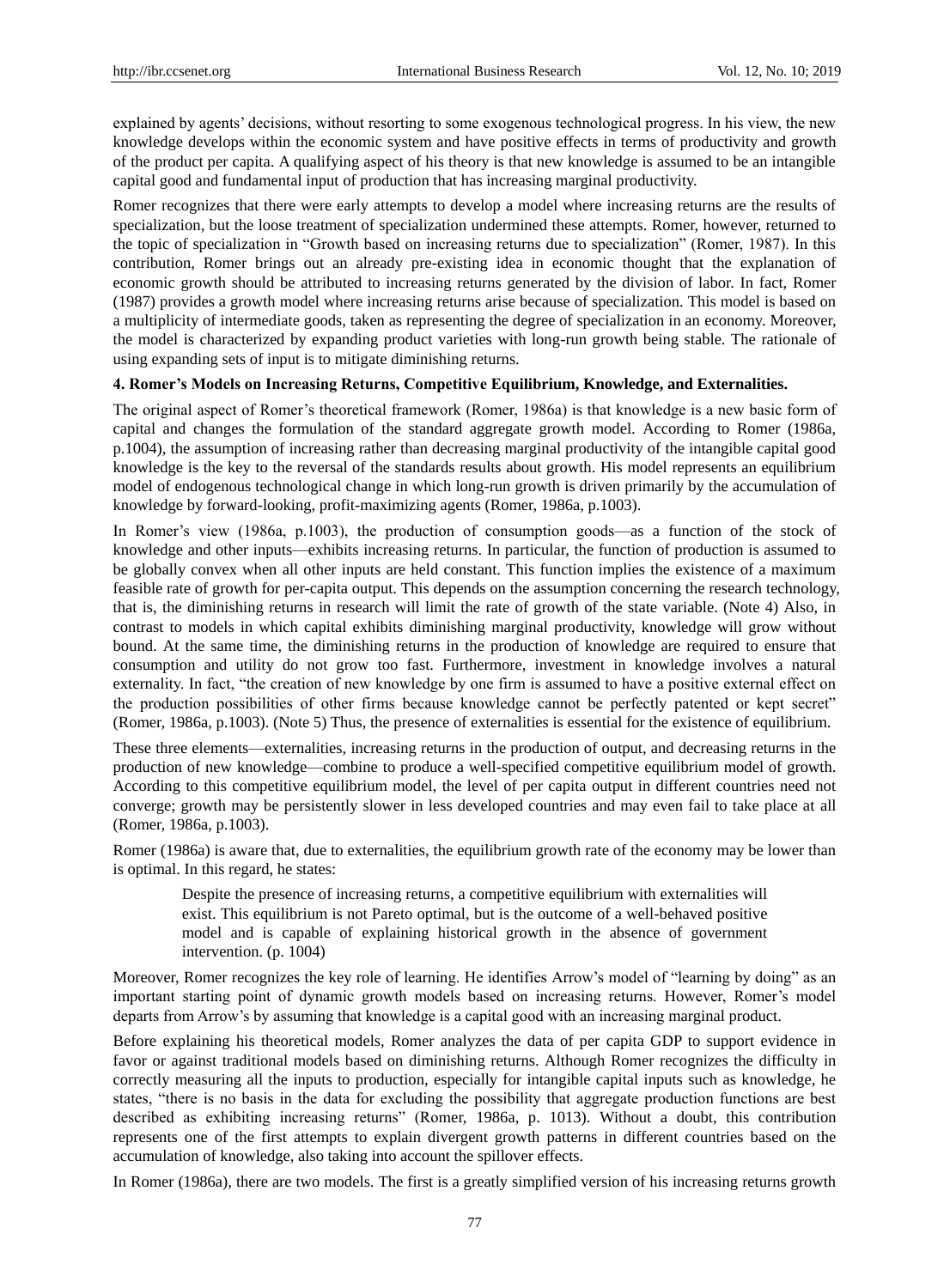model. It is a discrete-time model of growth with two periods (1986a, pp. 1014–1018). The model represents a competitive equilibrium, which satisfies a constrained optimality criterion, in the absence of any governmental intervention. In this model, it is assumed that the production is a function of the state of knowledge (treated as a stock of disembodied knowledge) and a set of additional factors: physical capital, labor, and others. The production function exhibits increasing returns to scale, because the function is assumed to be homogenous of degree one and increasing in the aggregate stock of knowledge.

The second model is an infinite-horizon growth model. Romer analyzes the existence and characterization of a social optimum. His conclusion is that the social optimum cannot be supported as a competitive equilibrium in the absence of government intervention (Romer, 1986a, p.1023). Also, he discusses the existence and characterization of the competitive equilibrium, showing that the economy represented in the model has a suboptimal equilibrium in the absence of any government intervention, analogous to the equilibrium for the two-period model.

As in the two-period model, the production function is homogenous of degree one. Thus, it is assumed that factors other than knowledge, such as physical capital, labor, and the size of the population, are held constant. A key distinguished feature of this infinite-horizon growth model is that population growth is not necessary for unbounded growth in per capita income.

The rate of growth of knowledge is represented by

$$
\dot{k} = G(l, k)^2 \tag{1}
$$

Where *I* is the amount of forgone consumption in research, since additional knowledge can be produced by forgoing current consumption, and *k* is the current stock of private knowledge.

The function *G* is assumed concave and homogenous of degree one. Therefore, the accumulation equation, written in terms of proportional rates of growth, is

$$
\dot{k}/k = g \, (1/k), \text{ with } g(y) = G \, (y, 1) \tag{2}
$$

In this model, a crucial assumption is that *g* is bounded above by a constant, α. Such assumptions impose a strong form of diminishing returns in research. In fact, given the private stock of knowledge, the marginal product of additional investment in research, *Dg*, falls so rapidly that *g* is bounded. Romer specifies that *Dg (0)*   $= 1$ . This means that "one unit of knowledge is the amount that would be produced by investing one unit of consumption goods at an arbitrarily slow rate" (Romer, 1986a, p. 1019).

The assumption of increasing returns arises because of increasing marginal productivity of knowledge justifies the conjecture that, even with fixed population and fixed physical capital, "knowledge will never reach a level where its marginal product is so low that is no longer worth the trouble it takes to do research" (Romer, 1986a, p.1020). Romer also points out that knowledge has spillover effects that can be quite large. In addition, he stresses that the production of new knowledge exhibits some form of diminishing marginal productivity at any point in time.

This model presented by Romer is limited to a case that is the polar opposite of the usual model with an endogenous accumulation of physical capital and no accumulation of knowledge. However, the model here can be interpreted as a special case of the two-state variable model in which knowledge and capital are used in fixed proportions.

To conclude, this contribution (Romer, 1986a) has the merit of highlighting the increasing returns and underlining the importance of research and knowledge for growth, the existence of externalities, and not Pareto optimality of the equilibrium. However, a first limit of Romer (1986a) is, according to Romer (1994, p.14), that although the technology is provided as a side effect of private investments decisions, that is of entrepreneurial activity, technology is still treated as a pure public good, just as in the neoclassical model. A second limit is that the relation linking profit-driven private endeavors to technological progress was initiated but left somewhat unexplored. In fact, Romer assumes spillovers from private research that lead to improvement in the public stock of knowledge and, at the same time, keeps a price-taking competitive framework with no monopoly power that requires the assumption of a production function homogenous of degree one in all of its inputs, including the research and development activity, which is still treated as a rival good.

#### **5. Endogenous Technological Change, Ideas, Non-Rivalry, Human Capital, Monopolistic Competition**

In the article, "Endogenous technological change," (1990) Romer provides his fundamental contribution to endogenous growth theory by developing a different model, where the mechanism of how the discovery of new ideas is at the basis of economic growth is explained. In fact, an idea is essentially the discovery of how to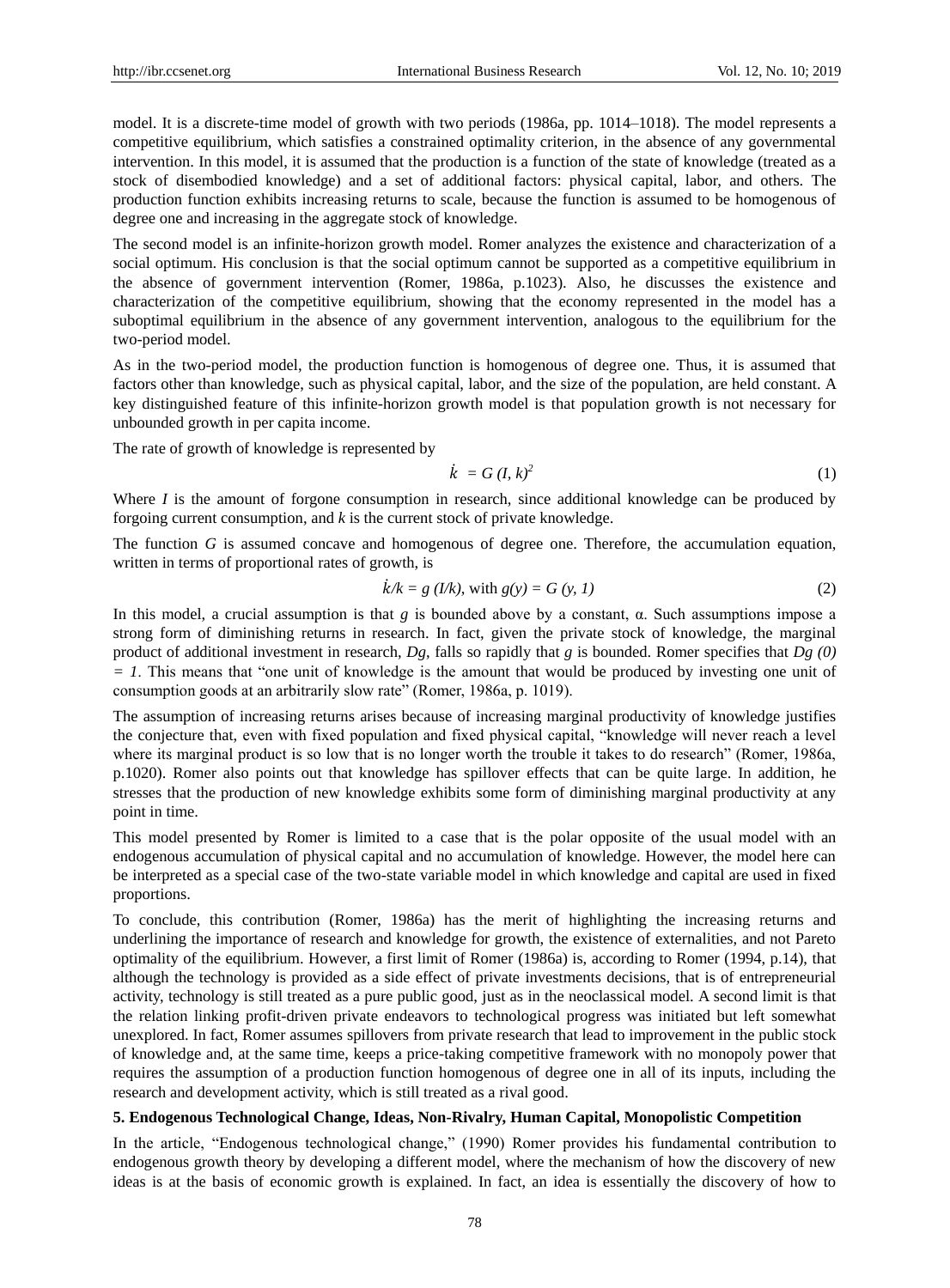produce a new good. As underlined by Jones (2019), the key insight of Romer (1990) is that ideas are non-rival, therefore, they are different from nearly every other good.

Why is the non-rivalry of ideas important for economic growth? Simply because non-rivalry gives rise to increasing returns. In fact, using ideas (non-rival) and other inputs (rival) together in production, the result will be to get increasing returns, and these will generate growth.

In order to make a dynamic analysis, as in the previous models, Romer characterizes this new model with a single state variable. However, a new feature of this model concerns the introduction of market power, following Schumpeter (1942). (Note 6) In fact, Romer adopts a monopolistic competition market structure and its relative pricing system. In this analytical framework, firms sell the newly produced goods for a price higher than the costs of production, which are constant, applying a mark-up on costs. In this regard, Romer takes inspiration from the *variety models* by Dixit and Stiglitz (1977) and Ethier (1982; Jones, 2019). This allows him to describe firms and individuals that have market power and to justify that they earn monopoly rents on discoveries (Romer, 1994). In addition, this model emphasizes the importance of human capital in the research process.

The following premises are at the base of the model (Romer, 1990, p.S72): first, technological change lies at the heart of economic growth. Technological change provides the incentive for continued capital accumulation. Together technological change and capital accumulation account for much of the increase in output per worker. (Note 7) Second, technological change arises in large part because of intentional action taken by people who respond to market incentives. Thus, the model is one of endogenous rather than exogenous technological change. Third, technical knowledge is inherently different from other economic goods. This is a very fundamental premise. In this regard, Romer (1990) points out that:

Once the cost of creating a new set of instructions has been incurred, the instructions can be used over and over again at no additional cost. Developing new and better instructions is equivalent to incurring a fixed cost. This property is taken to be the defining characteristic of technology. (p. S72)

According to Romer (1990), given these three premises, a purely competitive equilibrium with price-taking is not feasible. In his view, an unregulated economy is not no longer the best of all possible worlds; there is a role for institutions to play.

A key feature of Romer's monopolistic competition model is the recognition that ideas, while non-rival, are not pure public goods. Romer (1990) underlines that conventional economic goods are both rivalrous and excludable, privately provided, and traded in competitive markets. By treating ideas as non-rival goods, without being pure public goods, it is possible to talk about spillover effects, that is, incomplete excludability. In fact, excludability is mainly a function of the institutions, not a property of economic environment. Institutions like the patent system can allow ideas to be partially excludable, at least for a certain period (Jones, 2019). The two features of ideas—unbounded growth and incomplete appropriability—are generally recognized as being relevant for the theory of growth. Moreover, according to Romer (1990), these features are inextricably linked to non-convexities.

Thus, whereas in Romer (1986a) the production function is homogenous of degree one in all its inputs for the sake of simplicity also neglecting that research and development spending (i.e., the creation of new knowledge) is a non-rival good, in this new monopolistic competition model of endogenous growth, Romer treats the research activity as a non-rival, partially excludable good. In this model, externalities (increasing returns to scale) come from specific research and development sectors, which implies knowledge spillovers deriving exclusively from the activities of the research sectors. Romer's model draws the results from the static theory of trade with differentiated goods (e.g., Helpman & Krugman, 1985), that is, fixed costs lead gains from increases in the size of the market and, therefore, to gains from trade between different countries. However, the most interesting feature of the equilibrium showed by Romer is that increases in the size of the market affect not only the level of income and welfare but also the rate of growth. In Romer's model, larger markets induce more research and faster growth.

Another relevant feature that emerges from the analysis of the model is that the growth rate is increasing in the stock of human capital. However, it does not depend on the size of the labor force or population. Furthermore, the presence of a large domestic market is not a substitute for trade with the rest of the world. According to this theoretical view, in a limiting case that can be relevant for the poorest countries, if the stock of human capital is very low, growth may not take place at all.

Moreover, although Romer is sympathetic to the learning-by-doing formulation (Arrow, 1962; Lucas, 1988), he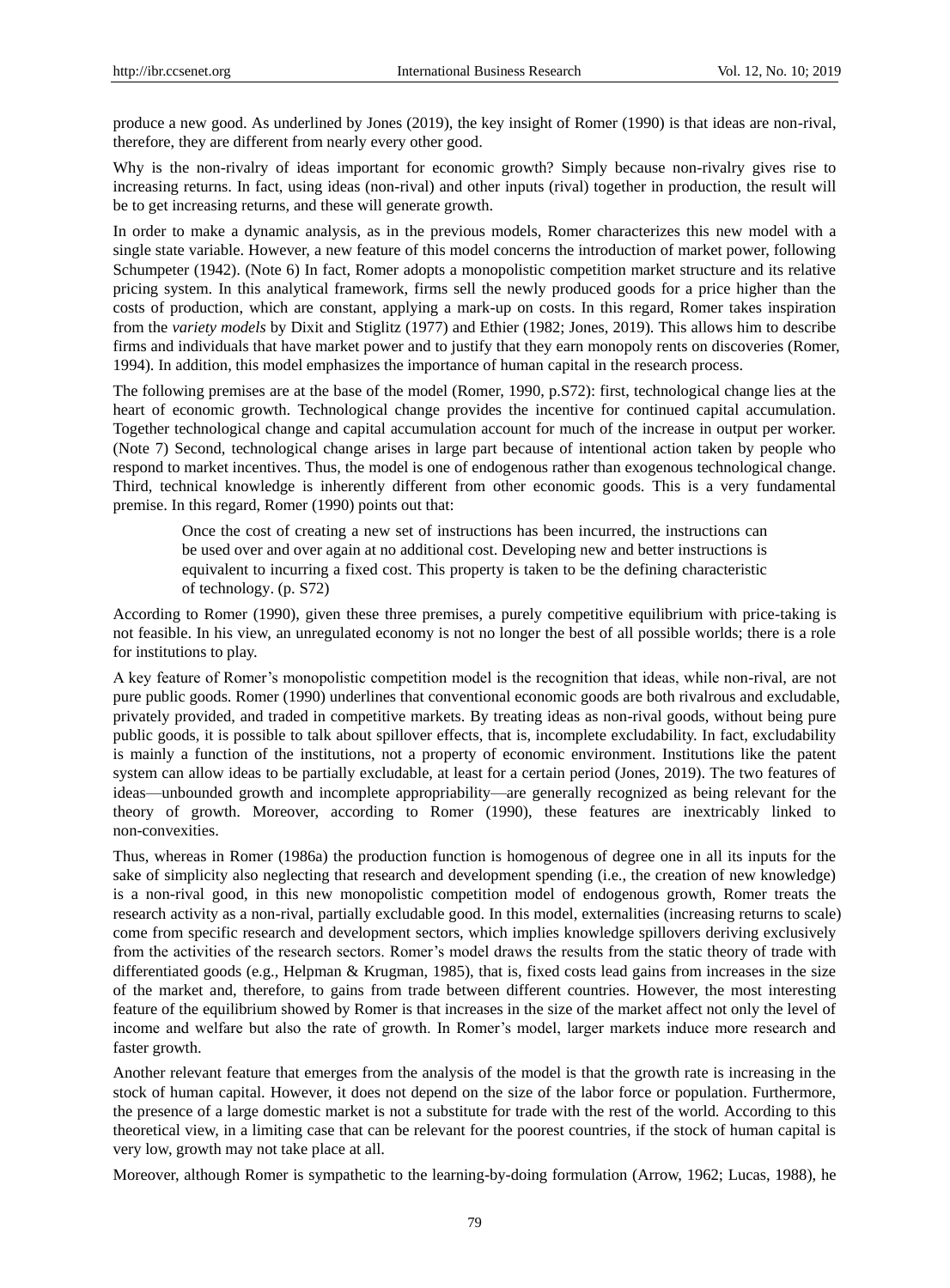criticizes this formulation as unsatisfactory for several reasons (Romer, 1990, p. S77). One of these is that such formulation takes the strict proportionality between knowledge and physical capital or knowledge and education as an unexplained and exogenously given feature of the technology. Finally, since he adopts a single state variable in order to make a dynamic analysis, this model assumes that the excludable good (i.e., the benefits of research and development) that the firm produces intentionally is used in fixed proportions with physical capital. (Note 8)

A concise, non-formal description of the model is as follows. Romer presents a neoclassical growth model with technological change made endogenous. He identifies four basic inputs: capital measured in units of consumption goods, labor (*L*), human capital (*H*) as the rival component of knowledge, and (*A*) as the non-rival, technological component (Romer, 1990, p. S79). In particular, human capital is a distinct measure of the cumulative effect of activities, such as formal education and on-the-job training. Essentially, it takes into account changes in the quality of the labor force due to changes in observables, such as the level of education and experience. (Note 9) While *A is* an index of the level of the technology. *A* can grow without bound since its existence is separated from that of any individual. *H* can be devoted either to the final output  $(H<sub>y</sub>)$  or to the research sector (*HA*).

The model has three sectors. The research sectors use human capital and the existing stock of knowledge to produce new knowledge. An intermediate-goods sector uses the designs from the research sector together with forgone output to produce a large number of producer durables that are available for use in final-goods production at any time. A final goods sector produces the final output (Romer, 1990, p. S79).

Romer makes several simplifying assumptions. First, the population and the supply of labor are both constant. Second, the total stock of human capital in the population is fixed, and that fraction supplied to the market is fixed. Thus, the supply of the aggregate factors *L* and *H* is fixed. To simplify the dynamic analysis, the attention is restricted to equilibria with constant growth rates. Third, assuming that capital can be accumulated as forgone output is equivalent to assuming that capital goods are produced in a separated sector that has the same technology as the final output sector. Fourth, research is considered part of human capital, and ―knowledge-intensive is translated into an extreme specification in which only knowledge and human capital are used to produce new designs or knowledge" (1990, p. S80).

The final output *Y* is a function of physical labor *L,* human capital devoted to final output *H<sup>y</sup>* , and physical capital. There is the assumption determining an unusual feature of the production technology, which disaggregates capital into an infinite number of distinct types of producer durables (*xi*). These types of capital goods are not all substitutes for each other, but some pairs are close substitutes, while other pairs are complements, and many others fall somewhere in between.

Romer (1990) points out that "there are many equivalent institutional arrangements that can support any given equilibrium" (p. S82). However, the equilibrium here is based on the assumption that anyone engaged in research has free access to the entire stock of knowledge. Furthermore, the model assumes linearity in *A* that results in unbounded growth. Therefore, "unbounded growth is more an assumption than a result of the model" (Romer, 1990, p. S84).

Regarding knowledge, a new design increases the total stock of knowledge and enables the production of a new good that can be used to produce output. However, what is important in terms of the results of the model is that knowledge is a non-rival good that is partially excludable and privately provided (Romer, 1990, p. S85).

Prices of the specialized durables are set through a monopoly pricing solution. The consumers are endowed with fixed quantities of labor *L* and human capital *H* that are supplied inelastically. Romer (1990, p. S88) points out that equilibrium in this model will consist of paths for prices and quantities satisfying several conditions. Among them, the supply of each good is equal to the demand; holders of human capital decide whether to work in the research sector or the manufacturing sector taking as given the stock of total knowledge *A*, the price of designs, and the wage rate in the manufacturing sector. Moreover, each firm that owns a design and manufactures a producer durable maximizes profits, taking as given the interest rate and the downward-sloping demand curve it faces, and setting (monopolistic) prices that maximize profits.

Romer (1990) recalls an important positive implication suggested by this model, "what is important for growth is integration not into an economy with a large number of people but rather into one with a large number of human capital" (p. S98). Thus, an economy with a larger stock of human capital will experience faster growth. This finding led Romer to argue that free international trade can act to speed up growth. Moreover, the model suggests why low levels of human capital can help to explain the weak or absent growth observed in underdeveloped economies.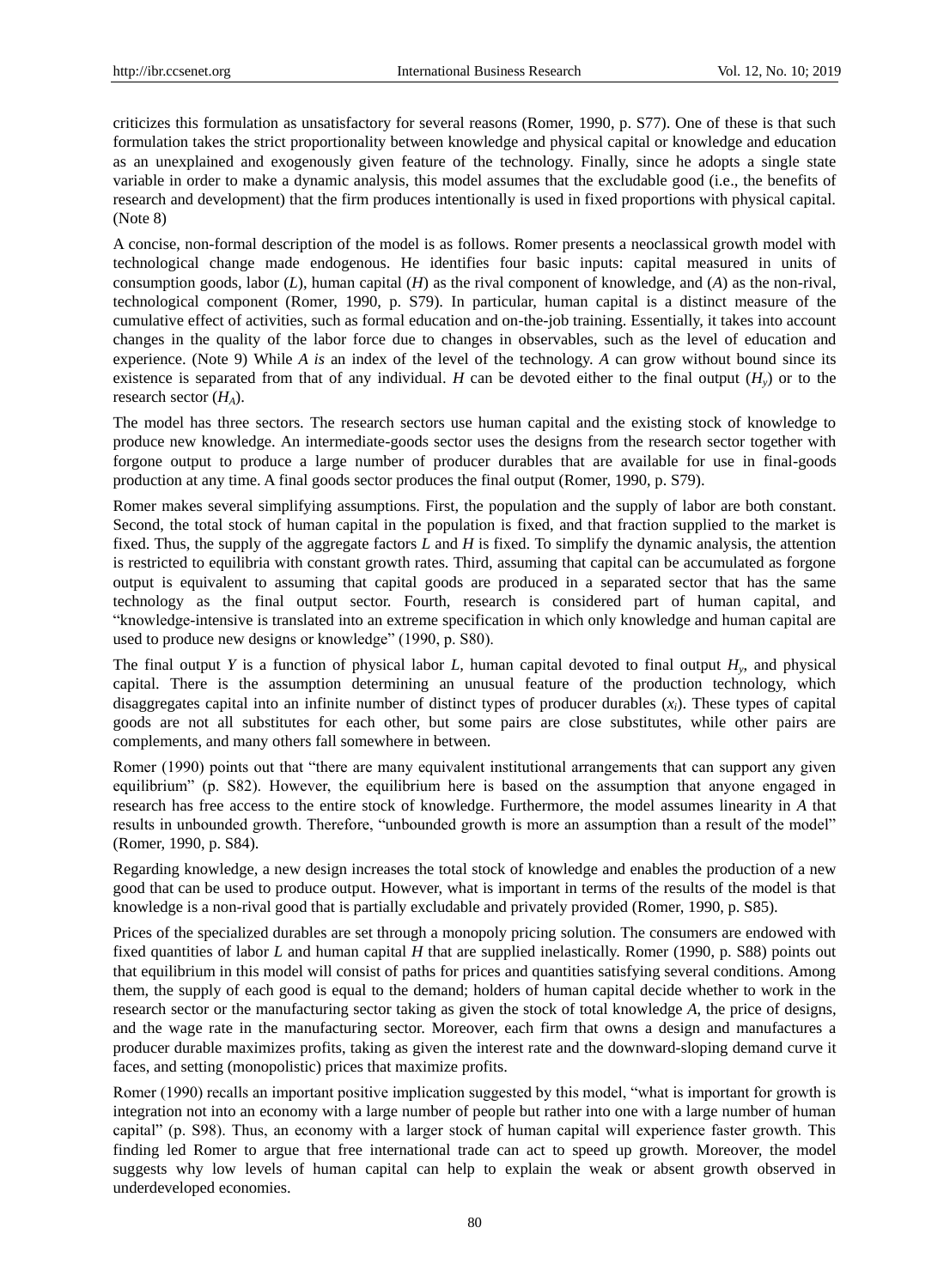In a subsequent article, Rivera-Batiz and Romer (1991) look at the importance of the increasing flows of ideas and the increasing returns of the research and development in relation to economic integration between similar advanced economies to foster long-run rate of economic growth. (Note 10) They underline that expanded international trade increases the number of specialized inputs, increasing growth rates. Thus, trade and the absence of barriers are elements that favor growth. According to Rivera-Batiz and Romer (1991, p. 550), integration will raise the long-run rate of growth purely because it increases the extent of the market.

Finally, a robust welfare conclusion of the model is the influence of the rate of interest on the rate of technological change. In addition, the best policy would be to implement direct subsidies that increase the incentive to undertake research. However, a second-best policy would be to subsidize the accumulation of total human capital (Romer, 1990, p. S99).

In conclusion, in Romer (1990), the importance of increasing returns of the research and development sector for the growth is highlighted. However, the fundamental relevance of Romer (1990) is the understanding of implications of non-rivalry related to ideas and its connection with increasing returns in relation to economic growth.

#### **6. Romer and the Convergence Debate**

The topic of convergence concerns whether per-capita income across different countries is converging. The convergence hypothesis supports the view that poorer economies' per-capita incomes will tend to grow at faster rates than richer economies. Convergence is one of the central arguments in Solow's model (1956). In particular, Solow predicts that there is a convergence between similar countries. Moreover, Solow (1957) applies his analytical framework of exogenous growth, based on decreasing returns, to US data. The results of the empirical analysis show that growth of capital and labor explains only a small part of actual growth, while the unexplained residual is very large.

However, Romer (1994) stresses that his main motivation to develop a new growth theory based on endogenous technological change (as in Romer, 1986a) is to show that classical economists (like Malthus and Ricardo) were wrong about prospects for growth. In fact, according to Romer, "Over time, growth rates have been increasing, not decreasing" (1994, p. 11).

Romer also entered the empirical debate of the convergence controversy (1986a, 1990, 1994). Particularly, Romer (1994) compares neoclassical models and their empirical applications versus endogenous growth models. The convergence controversy represents, in fact, one of the critical issues between the neoclassical growth and the endogenous growth theories. The first observation by Romer (1994) is that cross-country convergence is strongly dependent on two central assumptions of the neoclassical model: the exogeneity of technological change, the equal technological opportunities available in all countries of the world. Romer obviously rejects the first hypothesis on exogeneity by offering an endogenous explanation of technological change. However, through the analysis of the empirical literature that provides models not radically different from the neoclassical model (e.g., Barro & Sala-i-Martin, 1992), Romer (1994) points out that "convergence takes place, but at a very slow rate"  $(p. 8)$ . (Note 11)

To Romer (1994), an important aspect of convergence is the diffusion of knowledge. In fact, the speed of convergence is determined primarily by the rate of diffusion of knowledge and is not essentially related to the exponents of capital and labor of the aggregate production function (Romer, 1994, p. 9). Moreover, the investment in human capital becomes a driver to economic convergence of different countries on long-term growth rates (Romer, 1990).

The central argument of Romer's analysis about convergence controversy is that convergence "captures only a part of what endogenous growth has been all about" (1994, p.). In his view, it is misleading to focus on data as the only scarce resource in economic analysis and to give too much weight to indicators such as t-statistics. Endogenous growth theory encompasses a much broader important story about growth and technological change. It can offer policymakers something more insightful than the standard neoclassical prescription, shedding light on discovery, diffusion, and technological change. In fact, it can give suggestions about market incentives and government policies such, for instance, tax subsidies for private research, the scope of protection for intellectual property rights, the links between private firms and universities, the mechanisms for selecting the research areas that receive public support (Romer, 1994, pp. 20–21).

In conclusion, endogenous growth theory can suggest the best institutional arrangements that help growth both in developing and developed countries through the best use of new knowledge.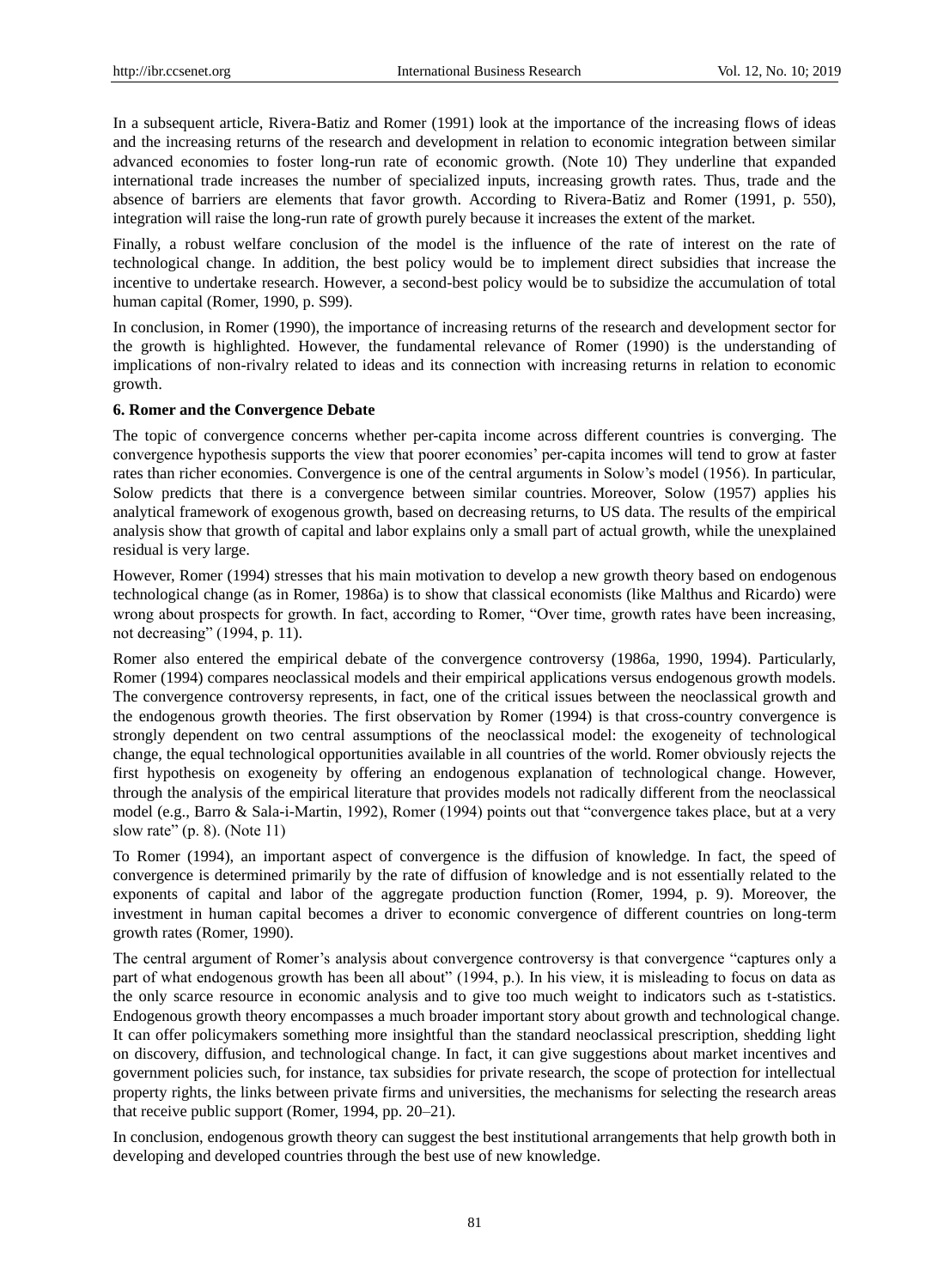#### **7. Discussion and Conclusions**

Romer's endogenous growth theory aims at understanding the process of technological change and explaining the actual growth of the economies. The major contribution of Romer's theory is that it has reinvigorated the investigation of the determinants of long-term growth (Pack, 1994; Jones, 2019).

Romer's theoretical contribution explicitly identifies technology as an input in the production function. However, technology has characteristics different from other factors of production, similar to physical objects. Essentially, Romer's growth theory deals with the interaction between the accumulation of greater knowledge and other more traditional inputs  $(1986a, 1990)$  or "objects"  $(1993)$ .

An important feature of Romer's theoretical contribution is that increasing returns are incorporated into his endogenous growth models. Another fundamental characteristic is the strategic role of human capital, as emerges, in particular, in Romer (1990) for its use in the research sector. Thus, Romer provides a theory of endogenous technological change that highlights the role of researchers and entrepreneurs.

A significant implication that emerges from Romer's works is that economic growth implies technological change, or that technological change accompanies growth. One cannot but have both. Growth driven by technological change involves that it is necessary to recombine things. New value is created by the new recombination and is fundamentally different. Therefore, there is a qualitative and quantitative transformation of the economy, its production processes, and its products.

Romer's endogenous growth theory is an attempt to use analytical tools to answer questions such as why growth and technology accelerate over time. A first explanation, inherent to the discovery process, concerns the role and characteristic of learning: the more you learn, the more you can learn, and the faster you can learn. Of course, this makes sense in the world of the discovery of ideas. This concept emerges clearly in Romer (1986a). Second, more importantly, it can become easier to discover things when others have learned. This second aspect implies the creation of better habits over time, a more effective way than in the past to exploit the opportunities for discovery.

Acemoglou, Johnson, and Robinson (2005) observe that Romer's growth theory fails to consider the institutions to explain growth. However, in his analysis, Romer takes into consideration institutions such as the market, property rights, and the state. He uses the standard tools of economics, such as incentives and institutions, to understand what would affect the speed of technological change and influence the rate of growth of the economies. In this regard, Romer's theoretical analysis highlights the role of property rights and market exchange as the best practices that can be created to derive value from scarce physical goods. In fact, Romer believes that some nations have very low living standards compared to others because they have not implemented types of institutions such as the market economy with property rights. Particularly in Romer (1990), there is a significant result: the combination of monopoly power and spillovers—that is, intellectual property rights—as mechanisms for creating value. Regarding the role of the state, he thinks that there is room for state action within his vision of endogenous growth based on the creation of new knowledge and new ideas.

In Romer's endogenous growth theory, there are also other institutions, the customs and applications of science, which nourish and support the economy and operate with different guidelines. In addition, although the institutions of the market and those of science are both important, there is the problem of how to use both, being aware that they follow sets of different habits. This is why policies have the task of defining the rules of the game in order to draw a line of separation, for example, between property rights and license rights on new ideas. Moreover, for most ideas, Romer maintains that it should be necessary to create weak and incomplete property rights so that it is possible to generate new entries and new competition. This would allow private-sector incentives to encourage the development of new ideas. However, this may not be sufficient.

Actually, the advanced economies, which are knowledge-based economies, are becoming more and more characterized by the fact that an increasingly large portion of the labor force is dedicated to solving problems, considering all possible ideas, while a relatively minor portion actually creates the products (Schilirò, 2012). Thus, the most appropriate institutional structure emerging from Romer's theory is a structure of property rights over ideas and discoveries in the private sector but limited in the case of ideas; and also, subsidies to innovation from the state through the financing of people's education. The logic behind this institutional structure is that increasing the number of people dedicated to research moves the frontier of technological knowledge and possibly increasing the rate of growth. Thus, the key role of human capital, of its qualitative improvement through public and private investment in education, appears evident.

In conclusion, our analysis highlights how Romer emphasizes the importance of the role of creativity and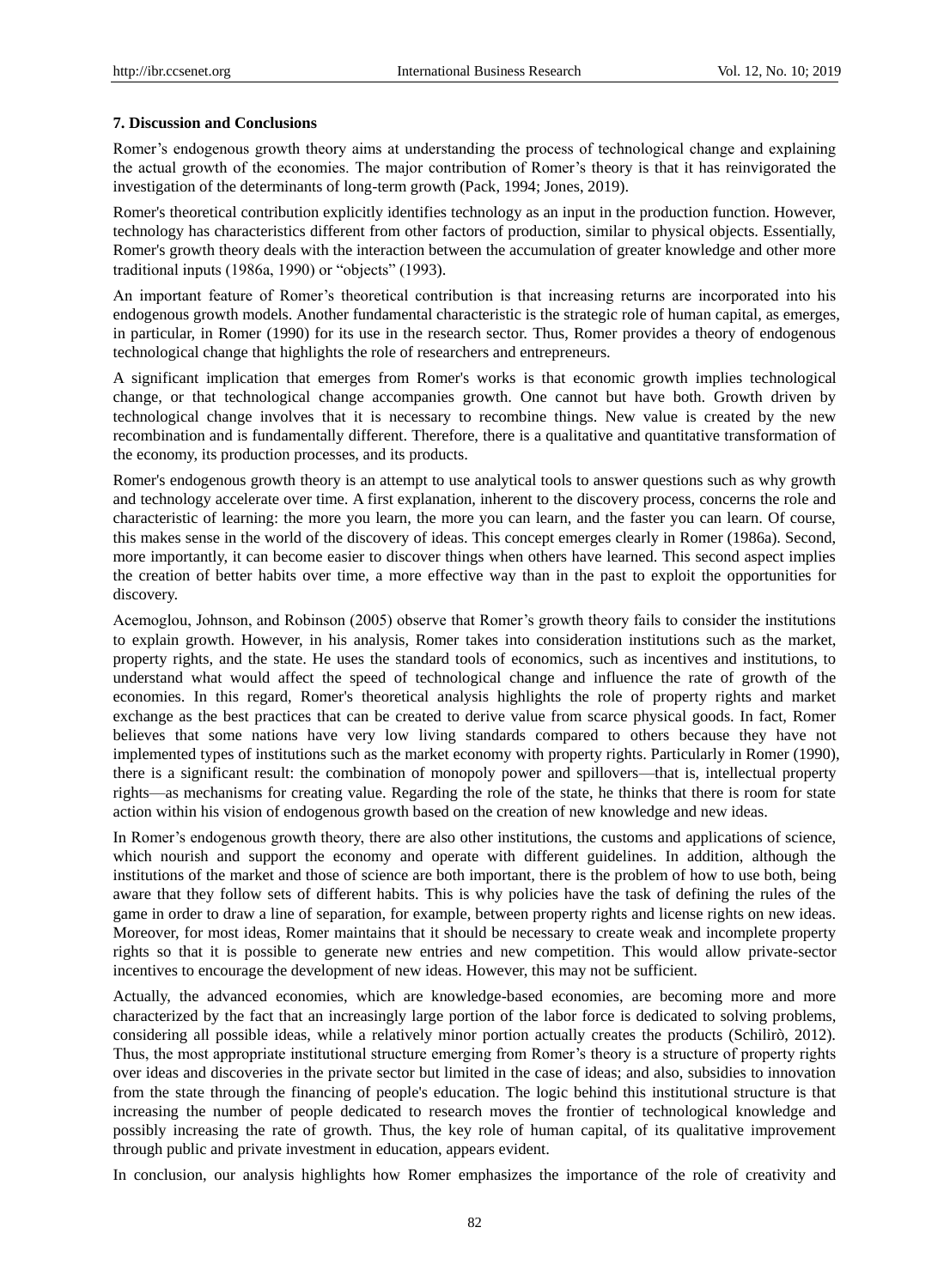technological development for the growth of an economy. In his theoretical view, knowledge creation and knowledge accumulation are key. Romer has not solved all the issues that determine the growth conundrum. However, he has given important and significant contribution helping to understand the growth process and its determinants. Finally, one concluding remark that we can draw from the above analysis is that Romer with his contributions to growth has also fueled the development of the economics of the knowledge economy.

#### **Acknowledgments**

The author thanks David Carfì and Alessia Donato for their useful comments and observations. The usual disclaimer applies.

## **References**

- Acemoglou, D., Johnson, S., & Robinson, J. A. (2005). Institutions as a fundamental cause of long-run growth. In P. Aghion and S. N. Durlauf (Eds.), *Handbook of economic growth* (Vol. IA). Amsterdam: Elsevier, 386-472. https://doi.org/10.1016/S1574-0684(05)01006-3
- Arrow, K. (1962). The economics implications of learning by doing. *Review of Economic Studies, 29*(3), 155-173. https://doi.org/10.2307/2295952
- Barro, R. J. (1991). A cross-country study of growth, saving, and government. In B. Douglas Bernheimand and John Shoven (Eds.), *National Saving and Economic Performance*. Chicago: The University of Chicago Press, 269-301.
- Barro, R. J., & Sala-i-Martin, X. (1992). Convergence. *Journal of Political Economy*, *100*(2), 223-251. https://doi.org/10.1086/261816
- Barro, R., & Sala-i-Martin, X. (2003). *Economic Growth* (2nd ed.). Cambridge, MA: MIT Press.
- Capolupo, R. (2009). The new growth theories and their empirics after twenty years. *Economics: The Open-Access, Open-Assessment E-Journal*, *3*(2009-1), 1-72. https://doi.org/10.5018/economics-ejournal.ja.2009-1
- Cass, D. (1965). Optimum growth in an aggregative model of capital accumulation. *Review of Economic Studies, 32*(3), 233-240. https://doi.org/10.2307/2295827
- Dixit, A., & Stiglitz, J. E. (1977). Monopolistic competition and optimum product diversity. *American Economic Review*, *67*(3), 297-308.<https://doi.org/10.7916/D8S75S91>
- Easterly, W., & Levine, R. (2001). It's not factor accumulation: Stylized facts and growth. *World Bank Economic Review, 15*(2)*,* 177-219.<https://doi.org/10.1093/wber/15.2.177>
- Ethier, W. J. (1982). National and international returns to scale in the modern theory of international trade. *American Economic Review*, *72*(3), 389-405.
- Grossman, G. M., & Helpman, E. (1989). Product development and international trade. *Journal of Political Economy*, *97*(6), 1261-1283. https://doi.org/10.1086/261653
- Grossman, G. M., & Helpman, E. (1990). Comparative advantage and long-run growth. *American Economic Review*, *80*(4), 796-815.
- Grossman, G. M., & Helpman, E. (1991). Quality ladders in the theory of growth. *The Review of Economic Studies*, *58*(1), 43-61.<https://doi.org/10.2307/2298044>
- Grossman, G. M., & Helpman, E. (1994). Endogenous innovation in the theory of growth. *Journal of Economic Perspectives*, *8*(1), 23-44. https://doi.org/10.1257/jep.8.1.23
- Hall, R. E., & Jones, C. I. (1999). Why do some countries more output produce so much more output per worker than others? *Quarterly Journal of Economics*, *114*(1), 83-116. https://doi.org/10.1162/003355399555954
- Helpman, E., & Krugman, P. R. (1985). Market structure and foreign trade: Increasing returns, imperfect competition, and the international economy. Cambridge, Mass.: MIT Press.
- Jones, C. I. (2019). Paul Romer: Ideas, nonrivalry, endogenous growth. *The Scandinavian Journal of Economics*, *121*(3), 859-833. https://doi.org/10.1111/sjoe.12370
- Kaldor, N. (1957). A model of economic growth. *Economic Journal, 67*(268), 591-624. <https://doi.org/10.2307/2227704>
- Koopmans, T. C. (1965). On the concept of optimal economic growth. In *The economic approach to development planning* (pp. 225–287). Chicago, Ill.: Rand McNally.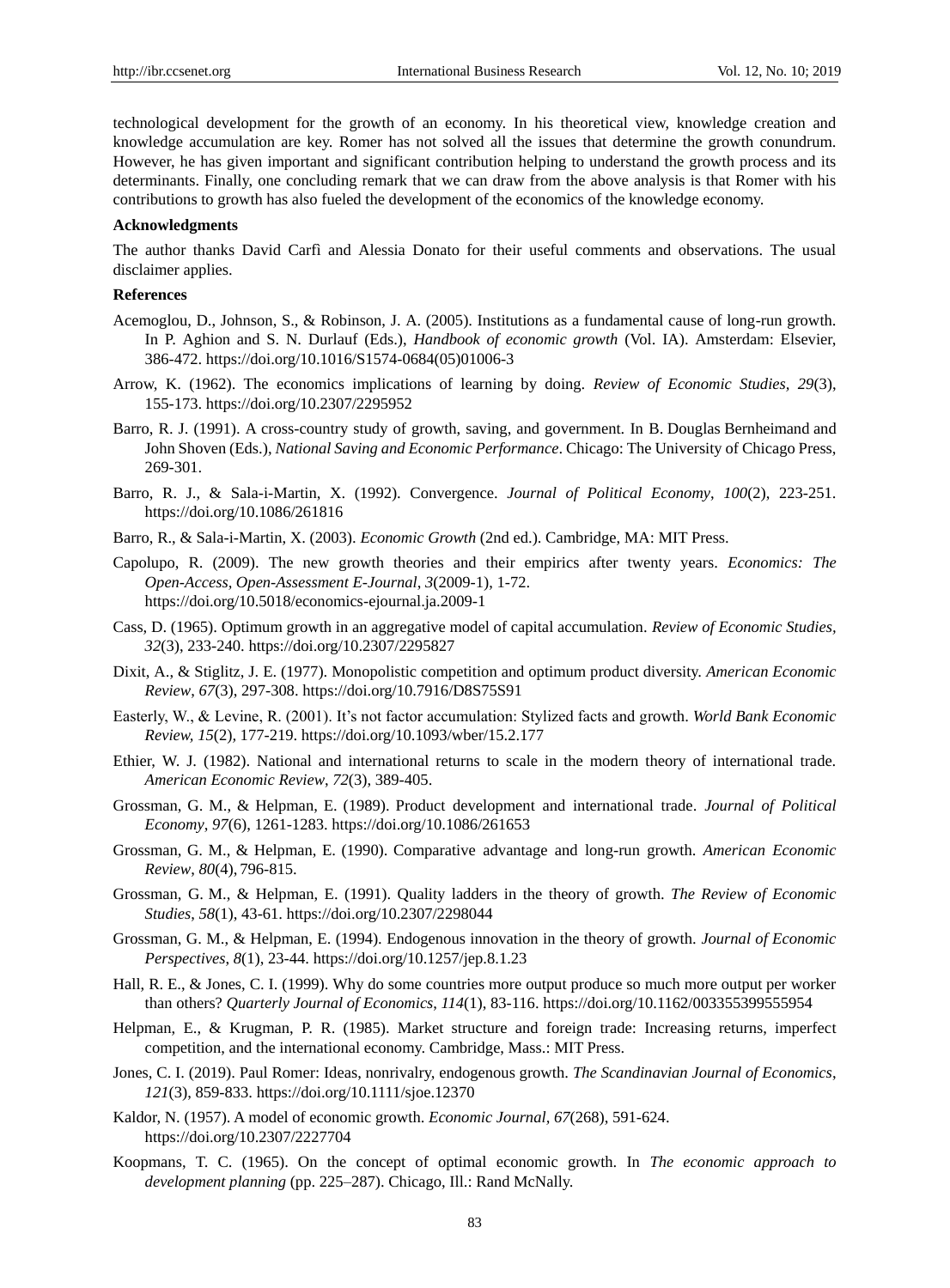- Lucas, R. (1988). On the mechanism of economic development, *Journal of Monetary Economics, 22*(1), 3-42. https://doi.org/10.1016/0304-3932(88)90168-7
- Mankiw, N. G., Romer, D., & Weil, D. N. (1992). A contribution to the empirics of economic growth. *The Quarterly Journal of Economics*, *CVII*(2), 407-437. https://doi.org/10.2307/2118477
- Pack, H. (1994). Endogenous growth theory: Intellectual appeal and empirical shortcomings. *Journal of Economic Perspectives*, *8*(1), 55-72. https://doi.org/10.1257/jep.8.1.55
- Quah, D. T. (1993). Empirical cross-section dynamics for economic growth. *European Economic Review*, *37*(2-3), 426-434. https://doi.org/10.1016/0014-2921(93)90031-5
- Ramsey, F. (1928). A mathematical theory of saving. *Economic Journal, 38*(152), 543-559. https://doi.org/10.2307/2224098
- Rivera-Batiz, L. A., & Romer, P. (1991). Economic integration and endogenous growth. *Quarterly Journal of Economics, 106*(2), 531-555. https://doi.org/10.2307/2937946
- Romer, P. (1986a). Increasing returns and long-run growth. *Journal of Political Economy, 94*(5), 1002-1037. https://doi.org/10.1086/261420
- Romer, P. (1986b). Cake eating, chattering and jumps: Existence results for variational problems. *Econometrica, 54*(4), 897-908. https://doi.org/10.2307/1912842
- Romer, P. (1987). Growth based on increasing returns due to specialization. *American Economic Review, 77*(2)*,*  56-62.
- Romer, P. (1990). Endogenous technological change. *Journal of Political Economy, 98*(5), Part 2, S71-S102. <https://doi.org/10.1086/261725>
- Romer, P. (1993). Ideas gaps and object gaps in economic development. *Journal of Monetary Economics*, *32*(3), 543-573. [https://doi.org/10.1016/0304-3932\(93\)90029-F](https://doi.org/10.1016/0304-3932(93)90029-F)
- Romer, P. (1994). The origins of endogenous growth. *The Journal of Economic Perspectives, 8*(1), 3-22. https://doi.org/10.1257/jep.8.1.3
- Schilirò, D. (2012). Knowledge-based economies and the institutional environment. *Theoretical and Practical Research in Economic Fields*, *3*(1), 42-50. https://doi.org/10.2478/v10261-012-0004-3
- Schilirò, D. (2017). A glance at Solow's growth theory. *Journal of Mathematical Economics and Finance, 3*(2), 83-103. https://doi.org/10.14505//jmef.v3.1(4).04
- Schumpeter, J. A. (1942). *Capitalism, socialism and democracy*. New York, NY: Harper.
- Solow, R. (1956). A contribution to the theory of economic growth. *The Quarterly Journal of Economics, 70*(1), 65-94.<https://doi.org/10.2307/1884513>
- Solow, R. (1957). Technical change and the aggregate production function. *[Review of Economics and Statistics](https://en.wikipedia.org/wiki/Review_of_Economics_and_Statistics)*, *39*(3), 312-320. https://doi.org/10.2307/1926047
- Temple, J. (1999). The new growth evidence. *Journal of Economic Literature*, *37*(1), 112-156. https://doi.org/10.1257/jel.37.1.112
- Young, A. [Allyn]. (1928). Increasing returns and economic progress. *Economic Journal, 38*(152), 527-542. https://doi.org/10.2307/2224097
- Young, A. [Alwyn]. (1991). Learning by doing and the dynamic effects of international trade. *Quarterly Journal of Economics, 106*(2), 369-406.<https://doi.org/10.2307/2937942>

#### **Notes**

Note 1. For an account of the research on new or endogenous growth theory, Barro and Sala-i-Martin (2003).

Note 2. A survey and evaluation of the empirical contributions regarding endogenous growth is in Pack (1994) and Temple (1999). For a more recent survey of both theoretical and empirical works of New Growth Theories, Capolupo (2009).

Note 3. The original model was developed by Frank Ramsey (1928). Ramsey's was a planning problem (i.e. the allocation of resources chosen optimally by a planner that tries to maximize the utility of households). Later, David Cass (1965) and Tjalling Koopmans (1965) extended the model to a decentralized environment where